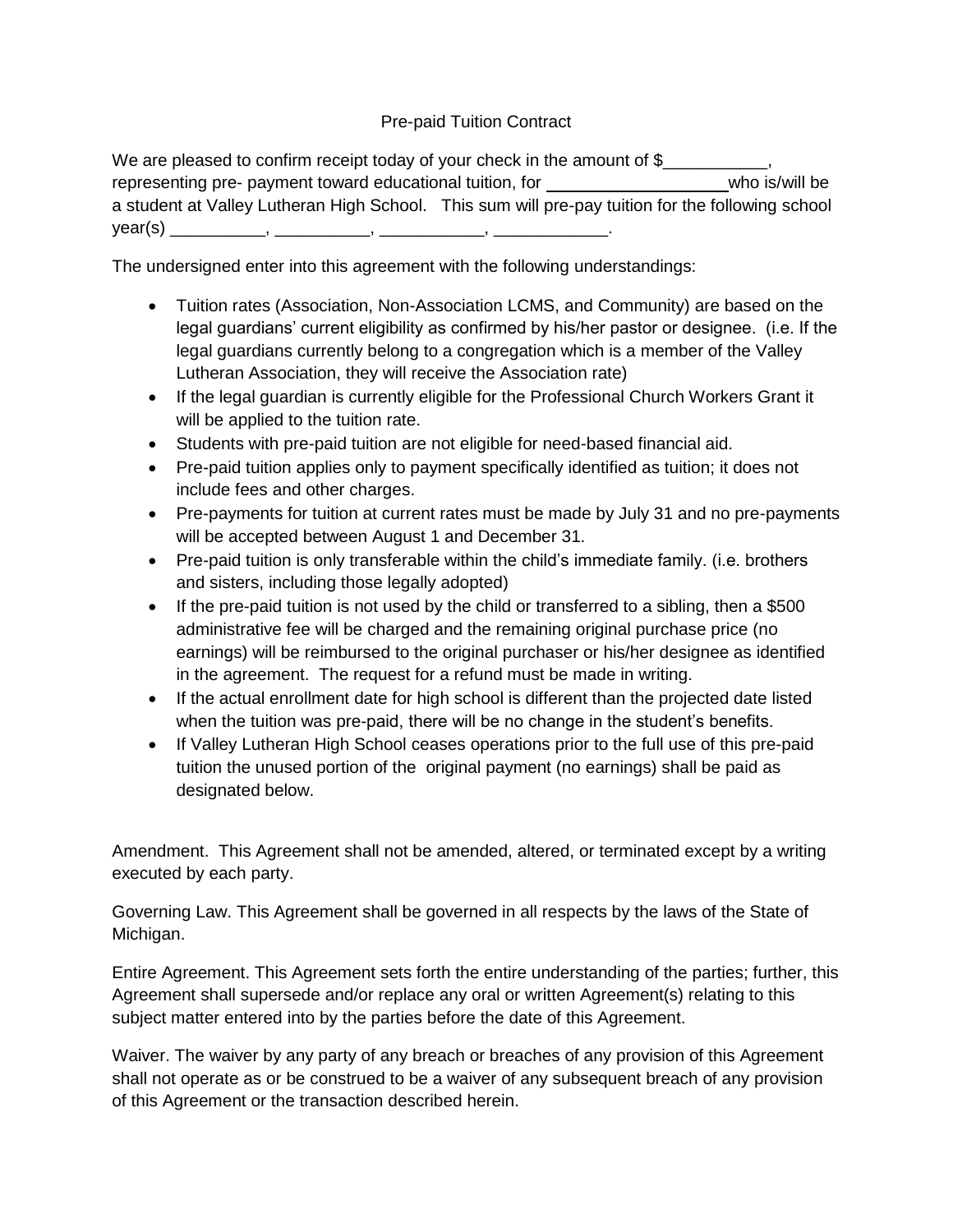It is understood and agreed that you, your heirs and estate will indemnify and hold the School harmless from and against any costs or liabilities, including costs and liabilities for any tax consequences, and including attorneys and other professional fees, incurred in connection with or resulting or arising from this agreement.

If the above terms and conditions are acceptable to you, please complete the information below, sign two original copies of this agreement, and return them to the school A fully executed copy of this contract will be returned to you.

|                                   | Date: Mount Enclosed: Mate: Mount Enclosed: |                                                                                                                                                                                                                               | Check $\#$ :                                                                                                                                                                                 |  |  |
|-----------------------------------|---------------------------------------------|-------------------------------------------------------------------------------------------------------------------------------------------------------------------------------------------------------------------------------|----------------------------------------------------------------------------------------------------------------------------------------------------------------------------------------------|--|--|
|                                   |                                             |                                                                                                                                                                                                                               |                                                                                                                                                                                              |  |  |
|                                   |                                             |                                                                                                                                                                                                                               |                                                                                                                                                                                              |  |  |
|                                   |                                             |                                                                                                                                                                                                                               | State: ___________________ Zip Code: __________                                                                                                                                              |  |  |
|                                   |                                             |                                                                                                                                                                                                                               |                                                                                                                                                                                              |  |  |
|                                   |                                             |                                                                                                                                                                                                                               |                                                                                                                                                                                              |  |  |
|                                   |                                             |                                                                                                                                                                                                                               | State: ____________________ Zip Code: __________                                                                                                                                             |  |  |
|                                   | Student's Name: __________________________  | Current Age/Grade: 2002                                                                                                                                                                                                       |                                                                                                                                                                                              |  |  |
|                                   |                                             |                                                                                                                                                                                                                               |                                                                                                                                                                                              |  |  |
|                                   |                                             |                                                                                                                                                                                                                               | State: <u>Zip Code:</u>                                                                                                                                                                      |  |  |
| accept the reimbursement payment: |                                             |                                                                                                                                                                                                                               | In event the student named is unable to attend Valley Lutheran High School and the payer is not<br>able to accept the reimbursement as described above, the following shall be designated to |  |  |
|                                   |                                             | Name: Name: Name: Name: Name: Name: Name: Name: Name: Name: Name: Name: Name: Name: Name: Name: Name: Name: Name: Name: Name: Name: Name: Name: Name: Name: Name: Name: Name: Name: Name: Name: Name: Name: Name: Name: Name: |                                                                                                                                                                                              |  |  |
|                                   |                                             |                                                                                                                                                                                                                               |                                                                                                                                                                                              |  |  |
|                                   |                                             |                                                                                                                                                                                                                               |                                                                                                                                                                                              |  |  |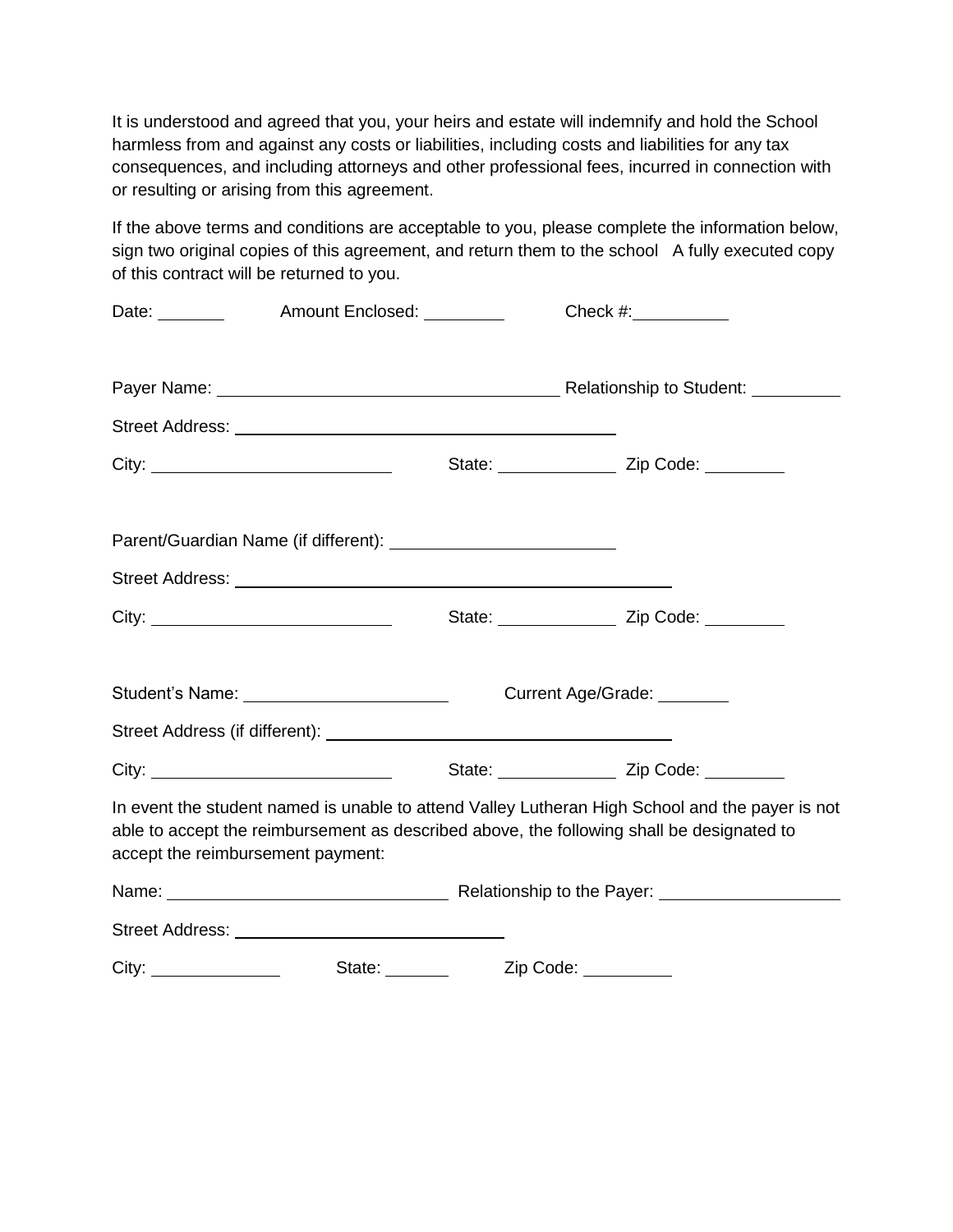In order to assess the correct tuition rate please complete one of the following:

## Confirmation of Association Congregational Membership (Association Rate Only)

I confirm the parent/guardian named above is a member of Lutheran Church located in \_\_\_\_\_\_\_\_\_\_\_\_\_(city/town) and eligible to receive the tuition rates of a Valley Lutheran High School Association Member.

Pastor or Designee

**Or**

## Confirmation of Eligibility for the Non-Association LCMS Rate (members of LCMS congregations not members of the Valley Lutheran Association)

I confirm the parent/guardian named above is a member of **Lutheran** Lutheran Church located in (city/town) and eligible to receive the tuition rates of a member of a non-association LCMS congregation.

Pastor or Designee

**Or**

Confirmation of Eligibility for the Non Association LCMS Rate as a Current Student in an LCMS **School** 

I confirm the student named above attends **Lutheran School** Lutheran School located in \_\_\_\_\_\_\_\_\_\_\_\_\_\_\_\_\_\_\_(town/city).

Principal or Designee

## Professional Church Worker Grant

I am eligible to receive the Professional Church Worker Grant as a pastor/teacher /youth director serving at Lutheran Church or School.

Eligible Parent/Guardian Named Above